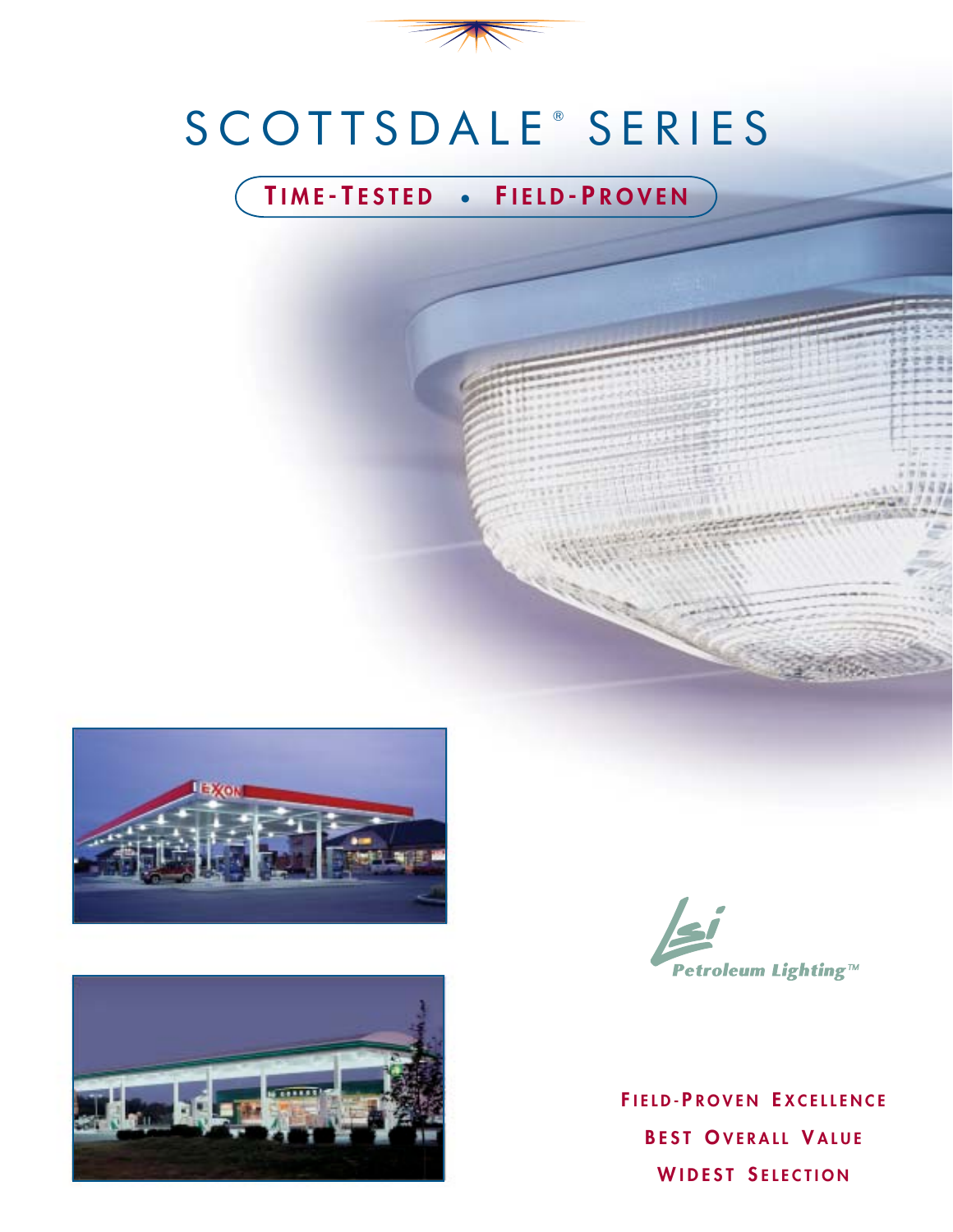

# **SCOTT**

## **T H E O RIGINAL V ERTICAL**

LSI is dedicated to providing innovative, high quality lighting solutions to the petroleum retail market. In 1995, LSI revolutionized canopy lighting with the  $introduction of the Scottishedale - the first$ vertical burn canopy system in the marketplace. Today, the Scottsdale offers a broad array of fixture choices to meet your specific application.



**SCOTTSDALE ®**

**Listed for wet locations.**

 $(\mathtt{U}_\mathsf{L})_\mathsf{us}$ **IRTED** 

#### **SCOTTSDALE ® SUPERKIT ®**

Convert existing 2' x 2' surface-mount canopy fixtures to Scottsdale





**SCOTTSDALE ® PANEL RETROFIT KIT**

Retrofit 2' x 2' surface-mount canopy fixtures with a touch of Scottsdale style and elegance

C<sup>(UL)</sup>us<br>Listed





**SCOTTSDALE ® RECESSED SUPERKIT ®** Convert existing recessed fixtures to Scottsdale



**Listed for damp locations**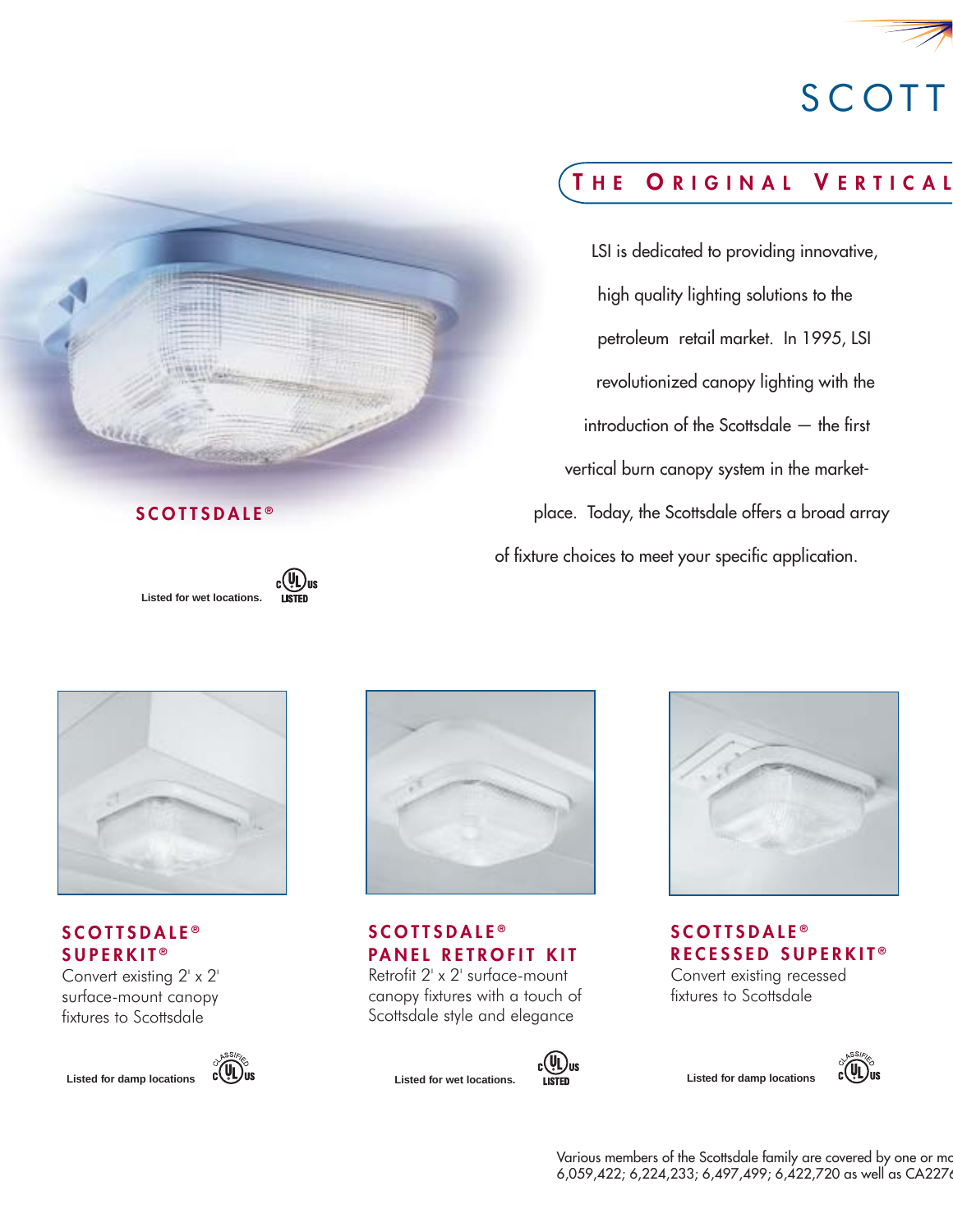

# SDALE

### **B URN C ANOPY F IXTURE**

- Vertical burn, high performance illumination with reduced energy consumption
- Exceptional lighting performance with better long-range visibility and greater impact on vertical surfaces
- Easy installation
- Lowest maintenance
- Significant energy savings
- Unmatched options and flexibility
- Reduced cost of ownership
- LSI quality and dependability

# **WHETHER YOU'RE DESIGNING A CANOPY LIGHTING SYSTEM FOR A NEW FACILITY OR UPGRADING AN EXISTING SITE, THE SCOTTSDALE SERIES OFFERS A SOLUTION.**



#### **SCOTTSDALE ® SURFACE MOUNT**

Soffit, canopy, car wash applications requiring ceiling surface mount





#### **SCOTTSDALE ® ENCLOSED CEILING**

Canopy, soffit and car wash applications

**Listed for wet locations. Suitable for covered ceiling applications**





### **FLAT LENS SCOTTSDALE ®**